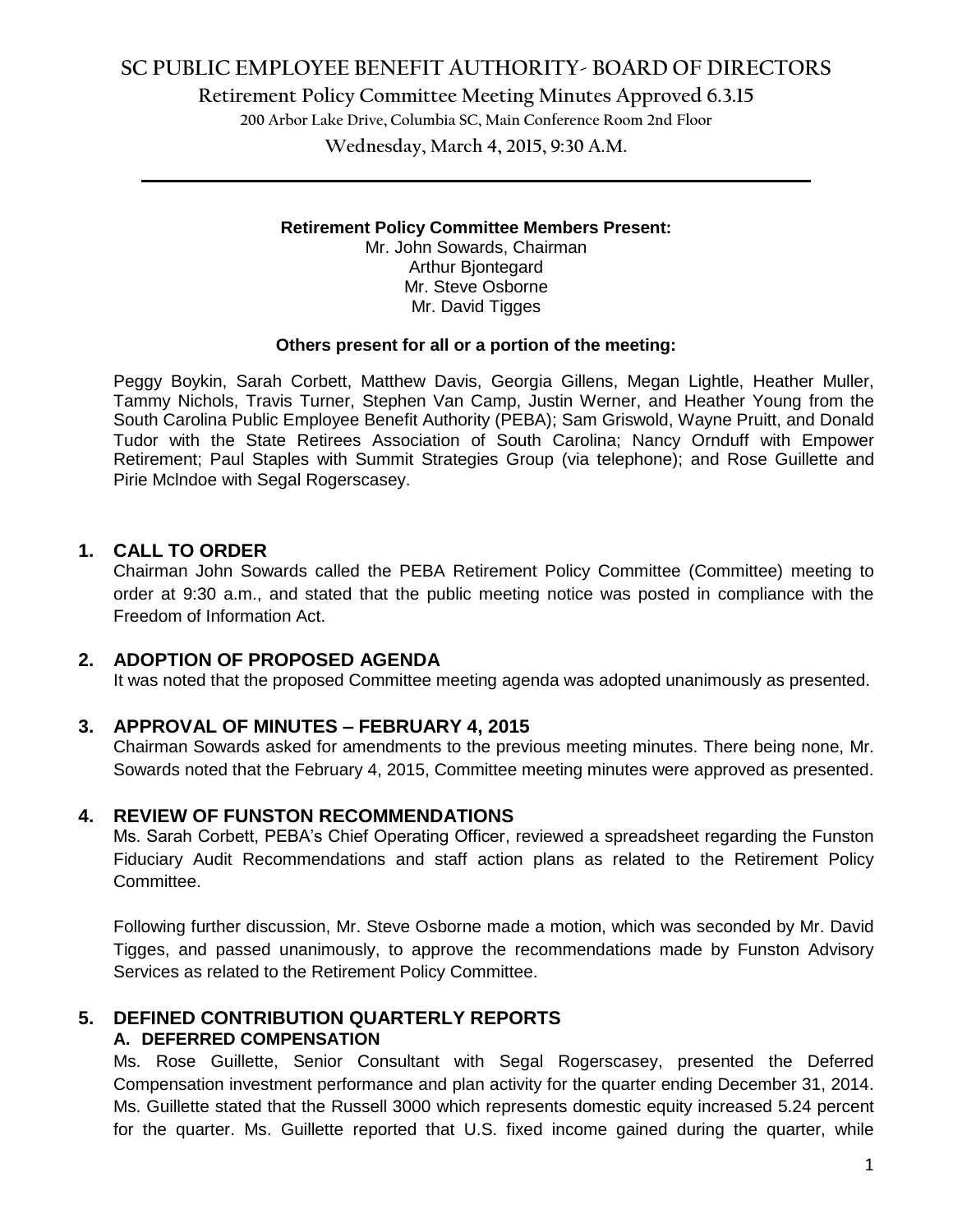# **SC PUBLIC EMPLOYEE BENEFIT AUTHORITY- BOARD OF DIRECTORS**

**Retirement Policy Committee Meeting Minutes Approved 6.3.15**

**200 Arbor Lake Drive, Columbia SC, Main Conference Room 2nd Floor**

**Wednesday, March 4, 2015, 9:30 A.M. \_\_\_\_\_\_\_\_\_\_\_\_\_\_\_\_\_\_\_\_\_\_\_\_\_\_\_\_\_\_\_\_\_\_\_\_\_\_\_\_\_\_\_\_\_\_\_\_\_\_\_\_\_\_\_\_\_\_\_\_\_\_\_\_\_\_\_\_\_\_\_\_**

international fixed income fell during the quarter. Ms. Guillette reviewed the Fund Evaluation Sheet for the quarter, and reported that all funds passed the benchmark criteria, with the exception of the BlackRock TIPS Fund; the T. Rowe Price Mid Cap Value Fund; and the PIMCO All Asset Institutional Fund. Ms. Guillette advised that Segal Rogerscasey has conducted a formal review of the T. Rowe Price Mid Cap Value Fund, and is completing further due diligence visits to the Fund. Ms. Guillette stated that the market value for the 401(k) Program was \$2.7 billion for the quarter, which represents an increase of \$37.4 million, and the 457 Plan was valued at \$925.7 million, which represents a decrease of \$0.3 million.

Mr. Pirie Mclndoe with Segal Rogerscasey, discussed the PIMCO Total Return Fund, and stated that Segal Rogerscasey downgraded this fund from Recommended Status to Not Recommended Status in September of 2014, due to the departure of Bill Gross and the business risk associated with this change. Mr. Mclndoe reported that the Fund has since started to stabilize, and Segal Rogerscasey will continue to monitor the Fund and provide updates at the next quarterly meeting.

Ms. Nancy Ornduff, with Empower Retirement, presented the 4th quarter Plan review summary. Ms. Ornduff stated that as of December 31, 2014, Plan assets increased by \$37.11 million, or 1 percent, and outgoing rollovers from the plan have decreased to \$18,346,854.97 from \$23,890,210.77. Ms. Ornduff stated that the South Carolina Stable Value Fund remains healthy with a market to book ratio of 102 percent; the number of participants utilizing Managed Accounts or Advice Services increased by 430 users; and the total number of participants investing 100 percent in Target Date Funds increased from 4,469 to 4,560. Ms. Ornduff added that contributions decreased to \$47.28 million as of December 31, 2014, from \$51.72 million as of September 30, 2014. Ms. Ornduff stated that three new employers joined the plan, bringing the total number of employers participating in the Plan to 633. Ms. Ornduff reported that there are approximately 200 employers that are not participating in the Plan, and additional marketing efforts will be made to reach these employers. Ms. Ornduff concluded her presentation by stating that 10 employer Plan Service Center (PSC) webinars were held with 134 attendees, and the Retirement Resource Center had 384 referrals with 240 opting to stay in the program during the fourth quarter.

### **B. OPTIONAL RETIREMENT PROGRAM**

Mr. Paul Staples, Senior Vice President and Director of Defined Contribution Services with Summit Strategies Group (Summit), reviewed the Optional Retirement Program (ORP) investment performance for the fourth quarter of 2014. Mr. Staples stated that as of December 31, 2014, ORP total assets were \$1.6 billion, with 55 percent of total assets being allocated to TIAA-CREF which has 16,923 participants, followed by VALIC with 23 percent of total assets and 9,233 participants.

Mr. Staples reviewed the compliance report cards for each ORP vendor, and stated that MassMutual, TIAA-CREF, Valic, and MetLife all have one fund on the watch list, and no recommendations or changes are recommended at this time.

Chairman Sowards thanked Mr. Staples for his presentation.